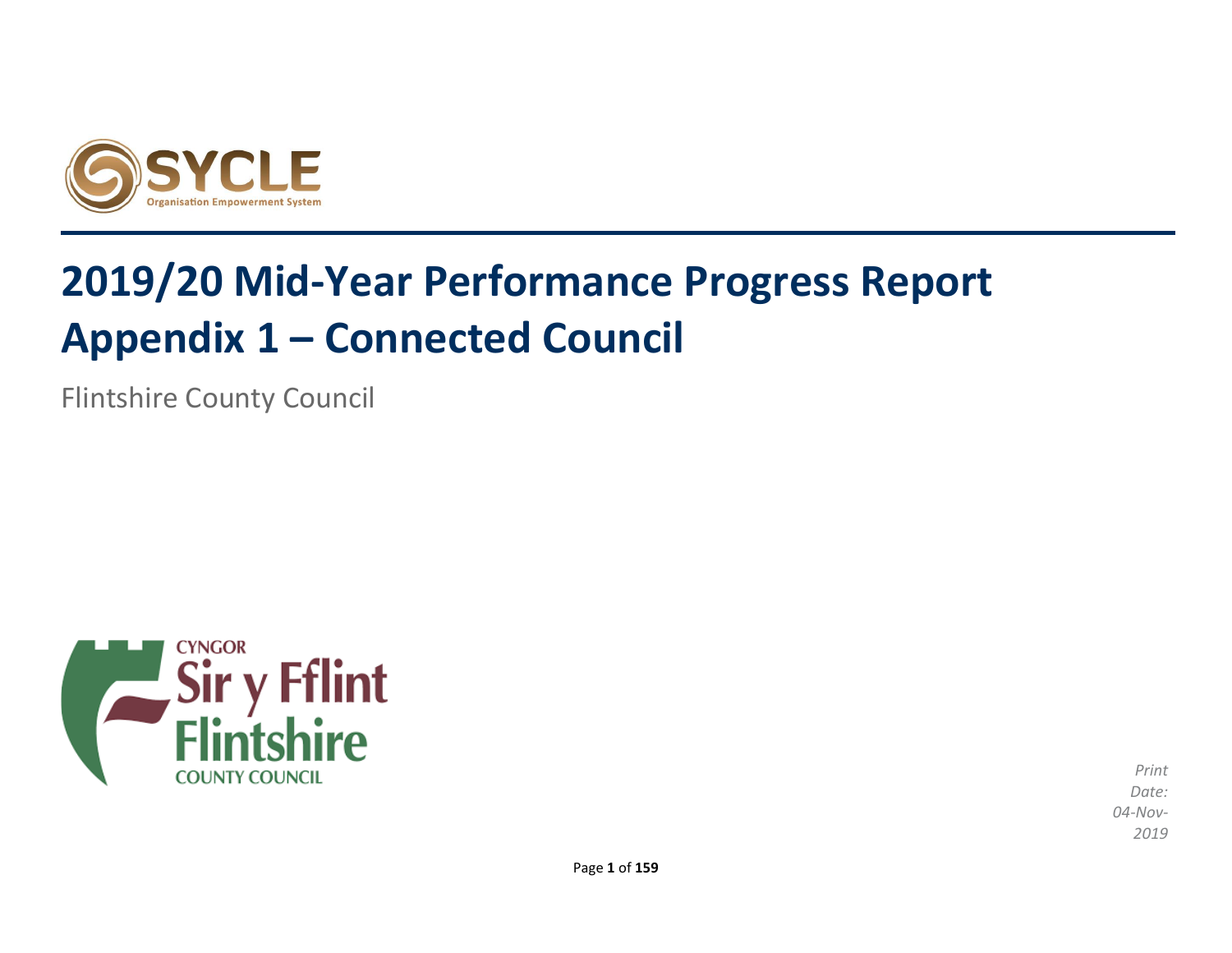

'No Target' for Action Progress and Action Outcome denotes Action has not started.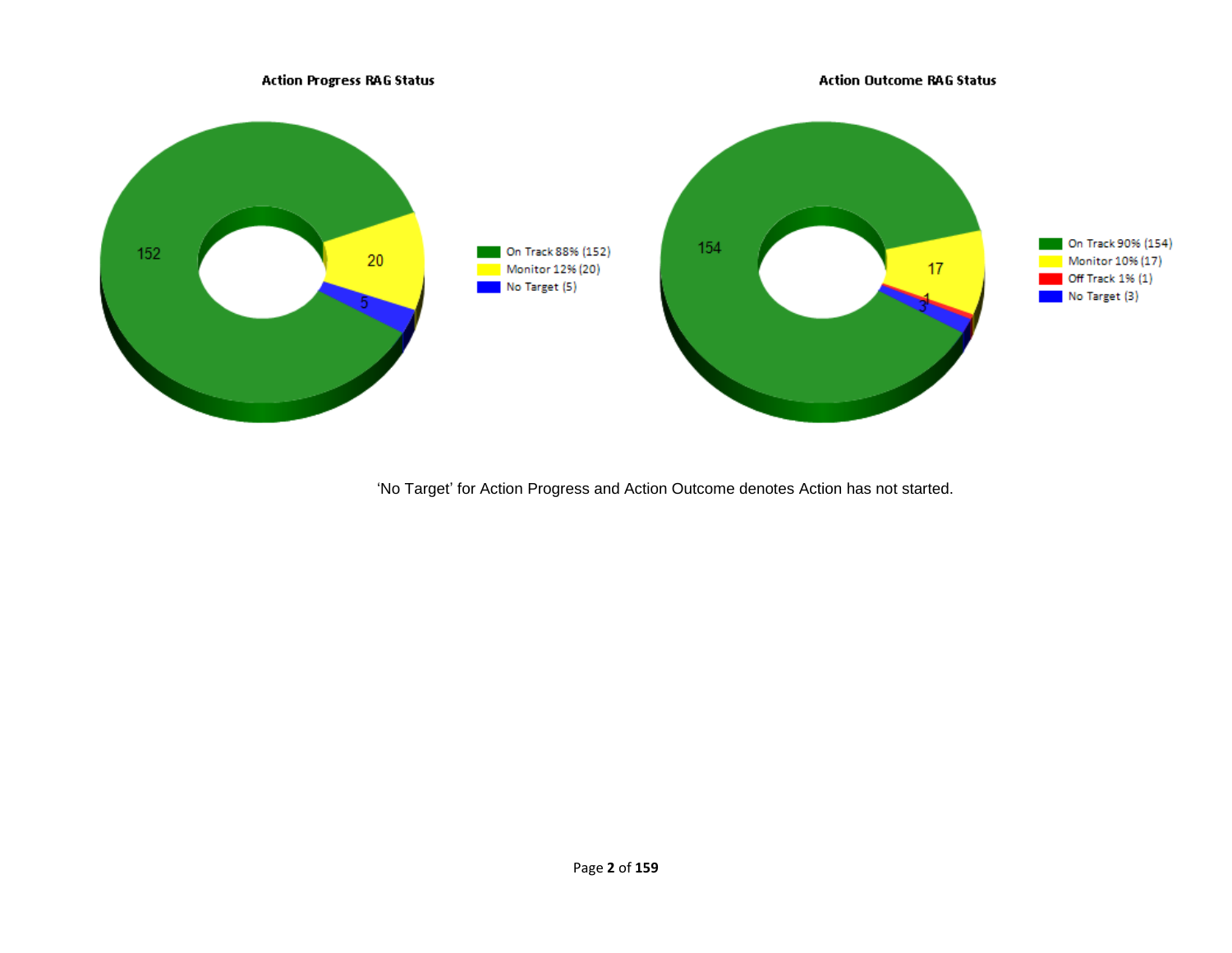

'No Target' for KPI denotes this is a new KPI and a baseline year is being established.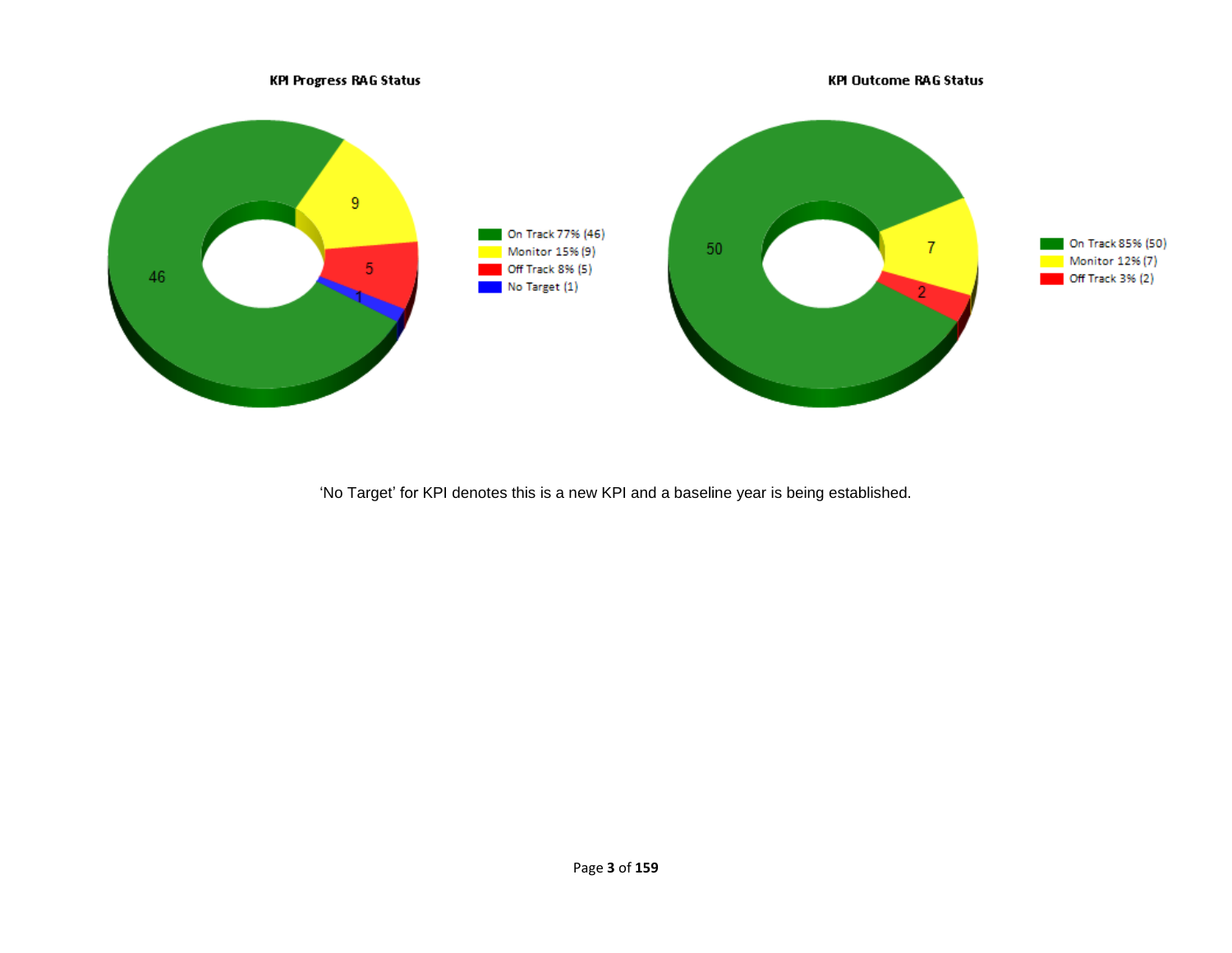

'Not Applicable' denotes that there is not KPI Trend as this is a new KPI and a baseline year is being established.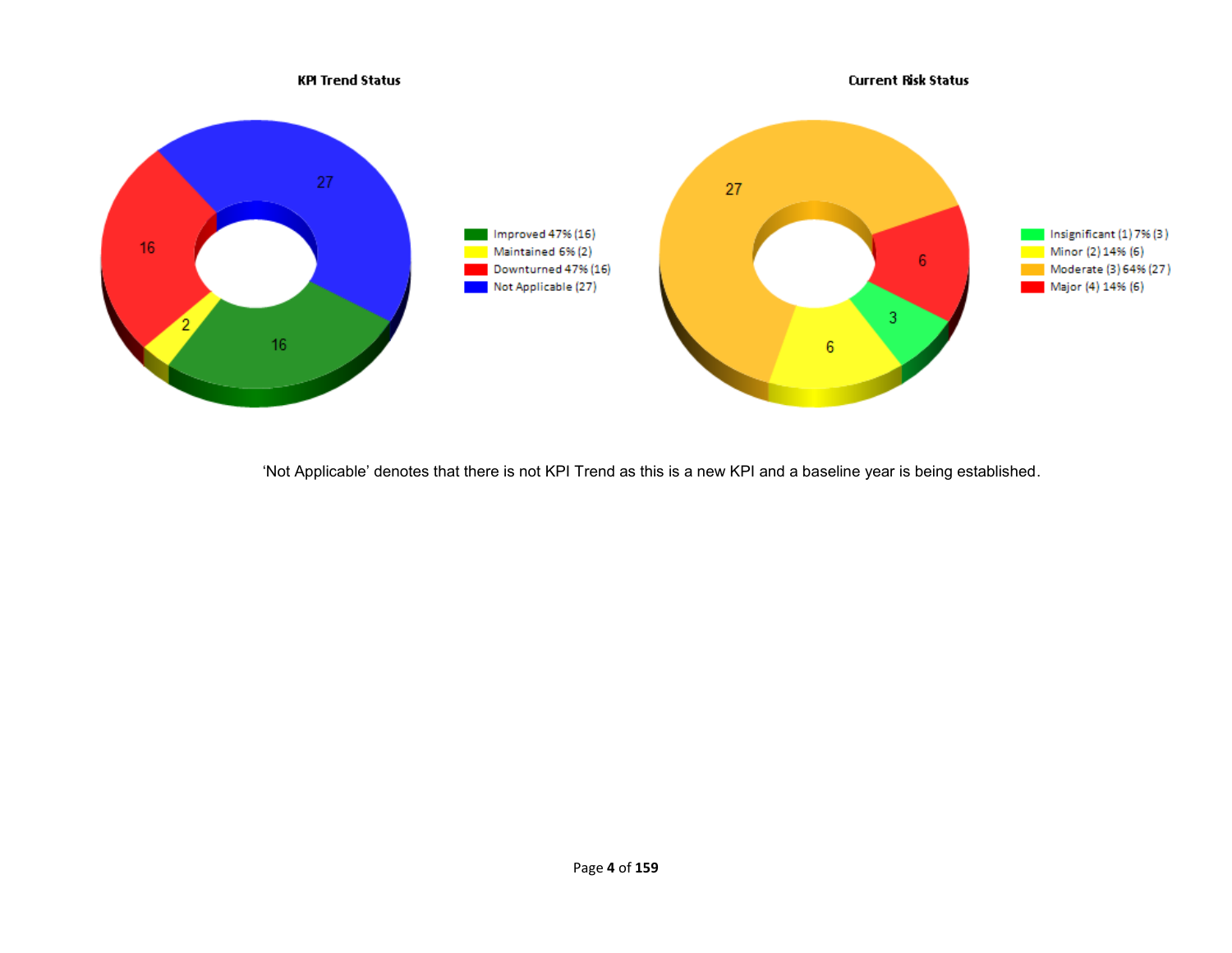## **Connected Council**

## **Actions**

| <b>ACTION</b>                                                                                                                                                                                                                                                                                                                                                                                     | <b>LEAD OFFICER</b>                                      | <b>STATUS</b>          | <b>START</b><br><b>DATE</b> | <b>END DATE</b> | <b>COMPLETE</b><br>% | <b>PROGRESS</b><br><b>RAG</b> | <b>OUTCOME</b><br><b>RAG</b>     |
|---------------------------------------------------------------------------------------------------------------------------------------------------------------------------------------------------------------------------------------------------------------------------------------------------------------------------------------------------------------------------------------------------|----------------------------------------------------------|------------------------|-----------------------------|-----------------|----------------------|-------------------------------|----------------------------------|
| 6.1.1.1 (CP) Achievement of the aims, objectives<br>and targets for: The Holway, Holywell – community- Customer & Community<br>led regeneration                                                                                                                                                                                                                                                   | Cher Lewney - Digital<br>Resilience Programme<br>Manager | In.<br><b>Progress</b> | 01-Apr-2019                 | 31-Mar-2020     | 50.00%               | $\circ$<br>GREEN              | $\overline{\text{OOO}}$<br>GREEN |
| <b>ACTION PROGRESS COMMENTS:</b><br>All agencies have consistently met together to plan local activities, particularly play and fuel poverty initiatives to address community resilience. Some refurbishment of local<br>garden and fencing areas has improved the physical infrastructure and plans are advanced for the opening of a Holway Hub, to provide a multiagency presence in the area. |                                                          |                        |                             |                 |                      |                               |                                  |

#### Last Updated: 08-Oct-2019

| <b>ACTION</b>                                                                                                                                                           | <b>LEAD OFFICER</b>                                             | <b>STATUS</b>  | <b>START</b><br><b>DATE</b> |             | END DATE COMPLETE<br>% | <b>PROGRESS</b><br><b>RAG</b> | <b>OUTCOME</b><br><b>RAG</b> |
|-------------------------------------------------------------------------------------------------------------------------------------------------------------------------|-----------------------------------------------------------------|----------------|-----------------------------|-------------|------------------------|-------------------------------|------------------------------|
| 6.1.1.2 (CP) Achievement of the aims, objectives<br>and targets for: Social Value - a social value<br>I framework to maximise local investment in<br><b>communities</b> | Niall Waller - Service Manager<br>- Enterprise and Regeneration | In<br>Progress | 01-Apr-2019                 | 31-Mar-2020 | 25.00%                 | $\circ \circ \circ$<br>AMBER  | <b>OOO</b>                   |
| <b>ACTION PROGRESS COMMENTS:</b>                                                                                                                                        |                                                                 |                |                             |             |                        |                               |                              |

The Social Value Strategy was approved early in 2019 and sets out the ambitions for generating new social value from Council activities. A software system to record social value generated by suppliers and services is being procured. A development officer to support officers and suppliers is being recruited to start before December 2019.

Last Updated: 30-Oct-2019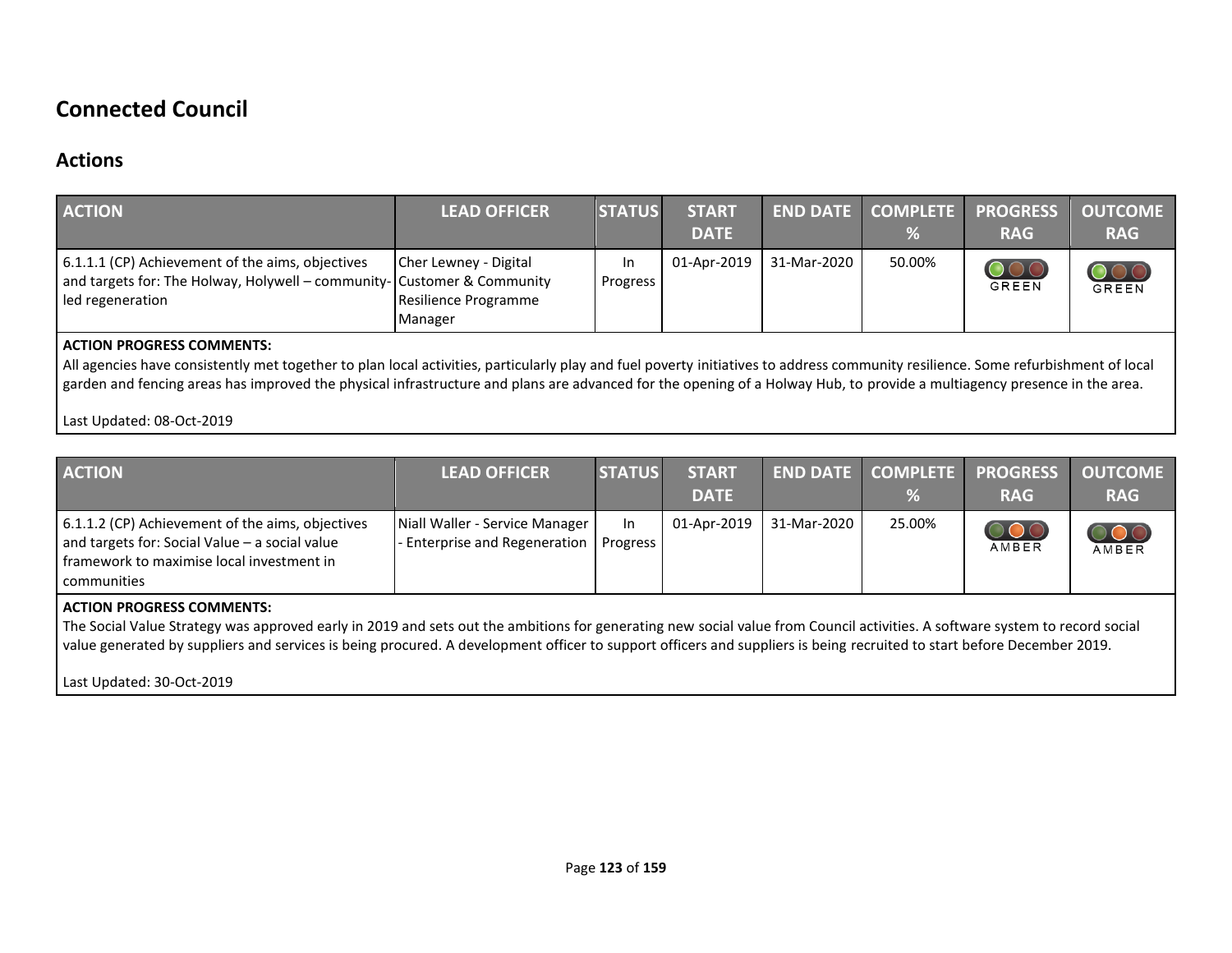| <b>ACTION</b>                                                                                                                                                                        | <b>LEAD OFFICER</b>                                                              | <b>STATUS</b>   | <b>START</b><br><b>DATE</b> |             | %      | END DATE COMPLETE PROGRESS<br><b>RAG</b> | <b>OUTCOME</b><br><b>RAG</b>               |
|--------------------------------------------------------------------------------------------------------------------------------------------------------------------------------------|----------------------------------------------------------------------------------|-----------------|-----------------------------|-------------|--------|------------------------------------------|--------------------------------------------|
| 6.1.1.3 (CP) Achievement of the aims, objectives<br>and targets for: Social Prescribing $-$ a model for<br>participation by local people with improvements in<br>personal well-being | Cher Lewney - Digital<br>Customer & Community<br>Resilience Programme<br>Manager | In.<br>Progress | 01-Apr-2019                 | 31-Mar-2020 | 50.00% | <b>GREEN</b>                             | $\overline{\mathbf{O}}\mathbf{O}$<br>GREEN |

#### **ACTION PROGRESS COMMENTS:**

Between April – September 2019, the two Single Point Of Access (SPOA) based workers providing a Social Prescribing response responded to 202 referrals for support. The number of referrals from GPs is increasing due to the targeted activity that has been a feature of this reporting activity. The support offered is in response to a discussion about "what matters" to the individual meaning that the responses are person centred and bespoke to their individual needs.

Last Updated: 30-Oct-2019

| <b>ACTION</b>                                                                                                                                                         | <b>LEAD OFFICER</b>                                                                         | <b>STATUS</b>   | <b>START</b><br><b>DATE</b> |             | $\%$   | <b>END DATE COMPLETE PROGRESS</b><br><b>RAG</b> | <b>OUTCOME</b><br><b>RAG</b> |
|-----------------------------------------------------------------------------------------------------------------------------------------------------------------------|---------------------------------------------------------------------------------------------|-----------------|-----------------------------|-------------|--------|-------------------------------------------------|------------------------------|
| 6.1.1.4 (CP) Achievement of the aims, objectives<br>and targets for: Get Flintshire Moving -<br>participation by local people with improvements in<br>personal health | Cher Lewney - Digital<br><b>Customer &amp; Community</b><br>Resilience Programme<br>Manager | In.<br>Progress | 01-Apr-2019                 | 31-Mar-2020 | 50.00% | GREEN                                           | $\bigcirc$<br><b>GREEN</b>   |

#### **ACTION PROGRESS COMMENTS:**

Let's Get Moving aims to develop opportunities for residents to be more active in their communities to achieve improvements in health and well-being. Work has been undertaken to encourage council staff to be more active during the day through lunchtime walks, development and mapping of community walks, and working with Flintshire Public Services Board (PSB) organisations to support their workforce to move more and sit less.

Last Updated: 30-Oct-2019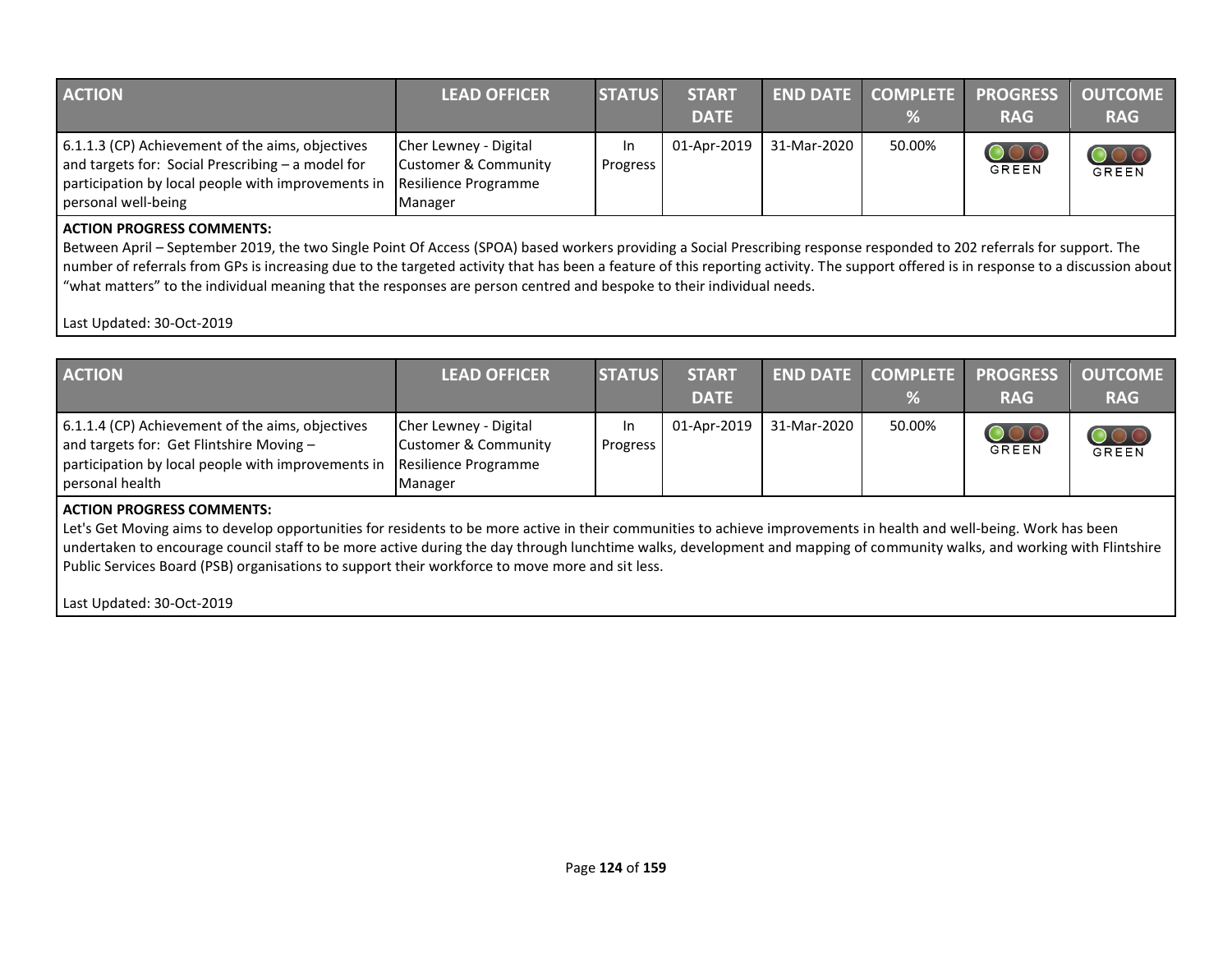| <b>ACTION</b>                                                                                                                               | <b>LEAD OFFICER</b> | <b>STATUS</b>         | <b>START</b><br><b>DATE</b> |             | %      | <b>END DATE   COMPLETE   PROGRESS   OUTCOME</b><br><b>RAG</b> | <b>RAG</b> |
|---------------------------------------------------------------------------------------------------------------------------------------------|---------------------|-----------------------|-----------------------------|-------------|--------|---------------------------------------------------------------|------------|
| 6.1.2.2 (CP) Delivery of Aura Business Plan 2019/20   Colin Everett - Chief Executive                                                       |                     | <b>In</b><br>Progress | 01-Apr-2019                 | 31-Mar-2020 | 50.00% | <b>GREEN</b>                                                  | GREEN      |
| ACTION PROGRESS COMMENTS:<br>그 사람들은 그 사람들은 그 사람들은 그 사람들을 지르며 그 사람들을 지르며 그 사람들을 지르며 그 사람들을 지르며 그 사람들을 지르며 그 사람들을 지르며 그 사람들을 지르며 그 사람들을 지르며 그 |                     |                       |                             |             |        |                                                               |            |

Aura is performing well against its annual and medium-term business plan aims, objectives and targets. Regular reports are made to the Aura Board and to the Partnership Board with the Council. Periodic reports are made to Overview and Scrutiny.

#### Last Updated: 29-Oct-2019

| <b>ACTION</b>                                                                                                                                                                                                                                                                                                                                                                                                                  | <b>LEAD OFFICER</b>                                                  | <b>STATUS</b>  | <b>START</b><br><b>DATE</b> | <b>END DATE</b> | <b>COMPLETE</b><br>% | <b>PROGRESS</b><br><b>RAG</b> | <b>OUTCOME</b><br><b>RAG</b> |
|--------------------------------------------------------------------------------------------------------------------------------------------------------------------------------------------------------------------------------------------------------------------------------------------------------------------------------------------------------------------------------------------------------------------------------|----------------------------------------------------------------------|----------------|-----------------------------|-----------------|----------------------|-------------------------------|------------------------------|
| 6.1.3.1 (CP) Adopting a Social Value Framework<br>with an action plan with aims, objectives and<br>targets, to make progressive impact on the value of<br>monetary and non-monetary investment by<br>contractors and suppliers, the geographic spread of<br>investment across communities, and the social<br>policy priorities of the Council and its partners.                                                                | Niall Waller - Service Manager<br><b>Enterprise and Regeneration</b> | In<br>Progress | 01-Apr-2019                 | 31-Mar-2020     | 25.00%               | $\bigcup$<br>AMBER            | AMBER                        |
| <b>ACTION PROGRESS COMMENTS:</b><br>The Social Value Strategy was approved Spring 2019 and sets out the ambitions for generating new social value from Council activities. A software system to record social value<br>generated by suppliers and services is being procured currently. A development officer to support officers and suppliers is being recruited to start before December 2019.<br>Last Updated: 30-Oct-2019 |                                                                      |                |                             |                 |                      |                               |                              |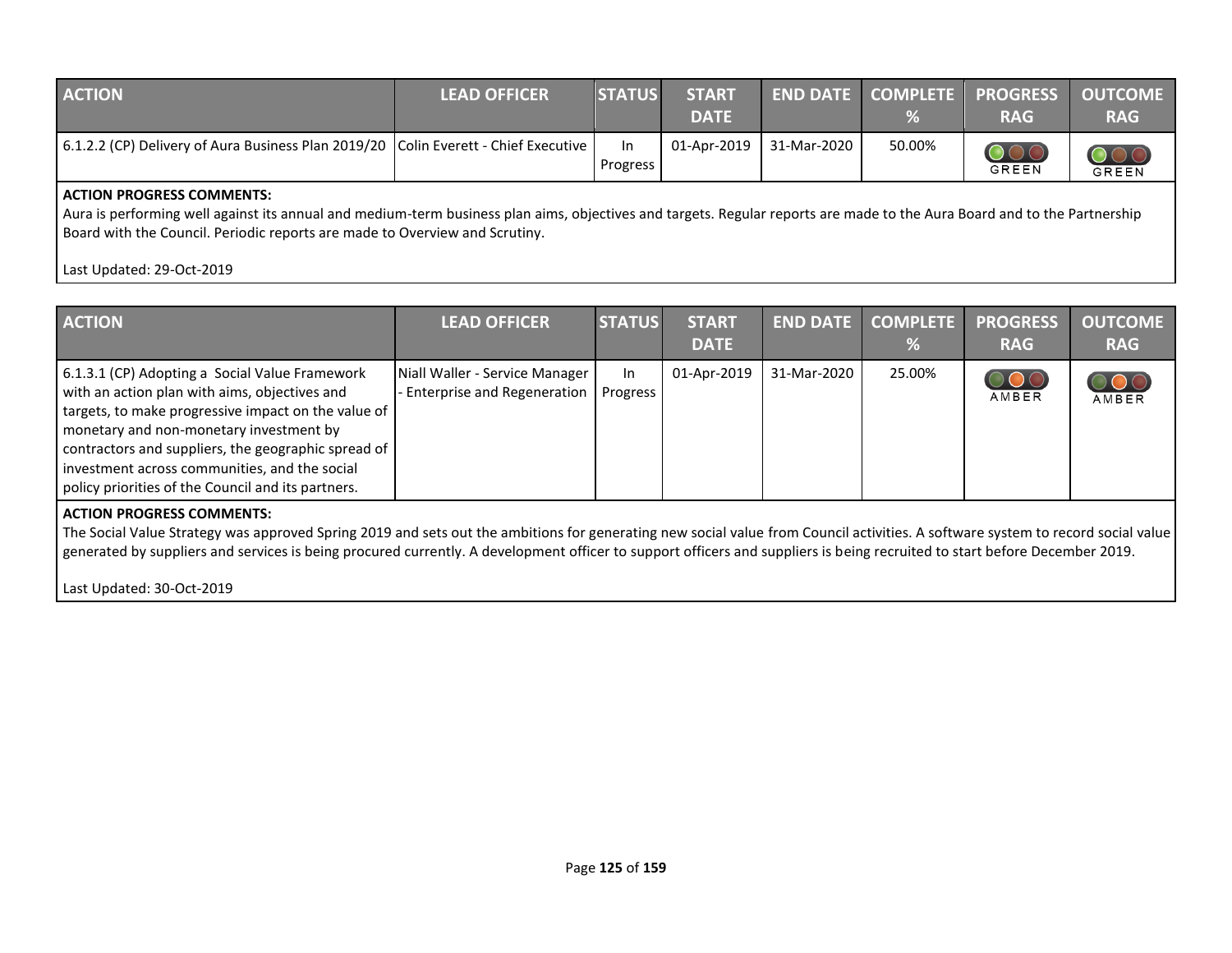| <b>ACTION</b>                                                                                                                                                             | <b>LEAD OFFICER</b>                  | <b>STATUS</b> | <b>START</b><br><b>DATE</b> |             | %       | <b>END DATE COMPLETE PROGRESS</b><br><b>RAG</b> | <b>OUTCOME</b><br><b>RAG</b> |
|---------------------------------------------------------------------------------------------------------------------------------------------------------------------------|--------------------------------------|---------------|-----------------------------|-------------|---------|-------------------------------------------------|------------------------------|
| 6.2.1.1 (CP) A seamless and successful transition to Rebecca Jones - Customer<br>an Integrated Contact Centre                                                             | Services and Registration<br>Manager |               | Completed 01-Apr-2019       | 31-Dec-2019 | 100.00% | $\overline{\text{O}\text{O}}$ C<br>GREEN        | GREEN                        |
| <b>ACTION PROGRESS COMMENTS:</b><br>Housing and Streetscene Contact Centres amalgamated on 7 August, 2019. The single Contact Centre is now based at Ty Dewi Sant, Ewloe. |                                      |               |                             |             |         |                                                 |                              |

### Last Updated: 18-Oct-2019

| <b>ACTION</b>                                                                                                                                                                                                                                                                                                                                                                                                                                                                                                                                                                                                  | <b>LEAD OFFICER</b>                                                      | <b>STATUS</b> | <b>START</b><br><b>DATE</b> | <b>END DATE</b> | <b>COMPLETE</b><br>% | <b>PROGRESS</b><br><b>RAG</b> | <b>OUTCOME</b><br><b>RAG</b> |
|----------------------------------------------------------------------------------------------------------------------------------------------------------------------------------------------------------------------------------------------------------------------------------------------------------------------------------------------------------------------------------------------------------------------------------------------------------------------------------------------------------------------------------------------------------------------------------------------------------------|--------------------------------------------------------------------------|---------------|-----------------------------|-----------------|----------------------|-------------------------------|------------------------------|
| 6.2.1.2 (CP) Improvements in customer service<br>response and resolution times                                                                                                                                                                                                                                                                                                                                                                                                                                                                                                                                 | <b>IRebecca Jones - Customer</b><br>Services and Registration<br>Manager | Ongoing       | 01-Apr-2019                 | 31-Mar-2020     |                      | OOC<br>GREEN                  | $\bigcirc$<br>GREEN          |
| <b>ACTION PROGRESS COMMENTS:</b><br>Complaints data presented for the first half of 2019/20 shows a positive improvement in performance which 78% of cases responded to within 10 working days. This<br>represents a 17% increase in performance compared to the same time the previous year. Following a review of case handling across portfolios, improved guidance and<br>awareness sessions, there has also been an improvement in handling other cases such as AM/MP enquiries and other service requests. Customer Contact continue to engage<br>with portfolios to ensure timely responses are issued. |                                                                          |               |                             |                 |                      |                               |                              |

Last Updated: 18-Oct-2019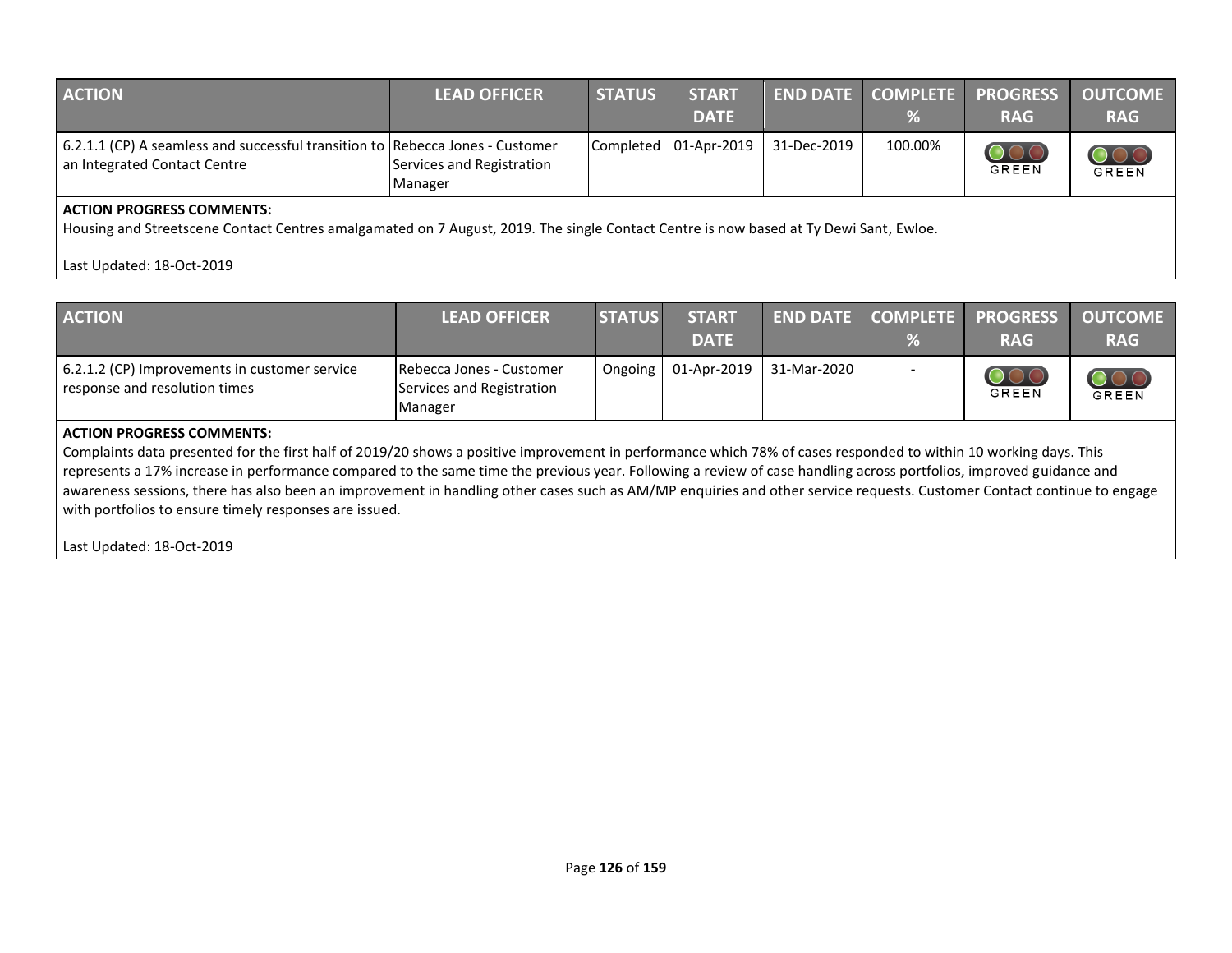| <b>ACTION</b>                                                                                                                                     | <b>LEAD OFFICER</b>                 | <b>STATUS</b> | <b>START</b><br><b>DATE</b> |                                 | $\%$ | <b>END DATE COMPLETE PROGRESS</b><br><b>RAG</b> | <b>OUTCOME</b><br><b>RAG</b>                          |
|---------------------------------------------------------------------------------------------------------------------------------------------------|-------------------------------------|---------------|-----------------------------|---------------------------------|------|-------------------------------------------------|-------------------------------------------------------|
| 6.2.1.3 (CP) Extension of the range of digitised<br>services in Social Services, Education and Revenues Services and Registration<br>and Benefits | Rebecca Jones - Customer<br>Manager | Ongoing       |                             | $\vert$ 01-Apr-2019 31-Mar-2020 |      | <b>GREEN</b>                                    | $\overline{\text{O}\text{O}}\text{C}$<br><b>GREEN</b> |

#### **ACTION PROGRESS COMMENTS:**

Work to increase the range of digital services for residents and visitors continues to progress. The Council launched My Account in May and has received over 7,400 subscriptions since that time. Our digital newsletter "GovDelivery" is being used as a tool to promote online services such as My Account and provides the opportunity for people to subscribe and receive information on services of interest to them. Following the successful integration of tenancy accounts, the next phase of development for My Account is integrating benefit accounts thus providing one access point for customers to access a range of services. The School Admission process has been redesigned with input from an external agency and customers and is successfully launched in September for secondary schools.

Last Updated: 30-Oct-2019

| <b>ACTION</b>                                                                    | <b>LEAD OFFICER</b>                                              | <b>STATUS</b> | <b>START</b><br><b>DATE</b> |             | $\%$ | <b>END DATE COMPLETE PROGRESS OUTCOME</b><br><b>RAG</b> | <b>RAG</b>   |
|----------------------------------------------------------------------------------|------------------------------------------------------------------|---------------|-----------------------------|-------------|------|---------------------------------------------------------|--------------|
| 6.2.2.1 (CP) Meeting the aims, objectives and<br>targets of the adopted Strategy | Rebecca Jones - Customer<br>Services and Registration<br>Manager | Ongoing       | 01-Apr-2019                 | 31-Mar-2020 |      | <b>GREEN</b>                                            | <b>GREEN</b> |

#### **ACTION PROGRESS COMMENTS:**

The Housing and Streetscene Contact Centres amalgamated on 7 August, 2019. The single team for telephone calls to Housing and Streetscene services are developing to enable officers to deal with a wide range of services. Flintshire Connects Centres continue to provide a face to face service for our most vulnerable customers and the team continue to offer digital assistance to people who need support to access services online. Digital services continue to develop; the launch of My Account enable to access a range of information at a time that is convenient to them.

Last Updated: 18-Oct-2019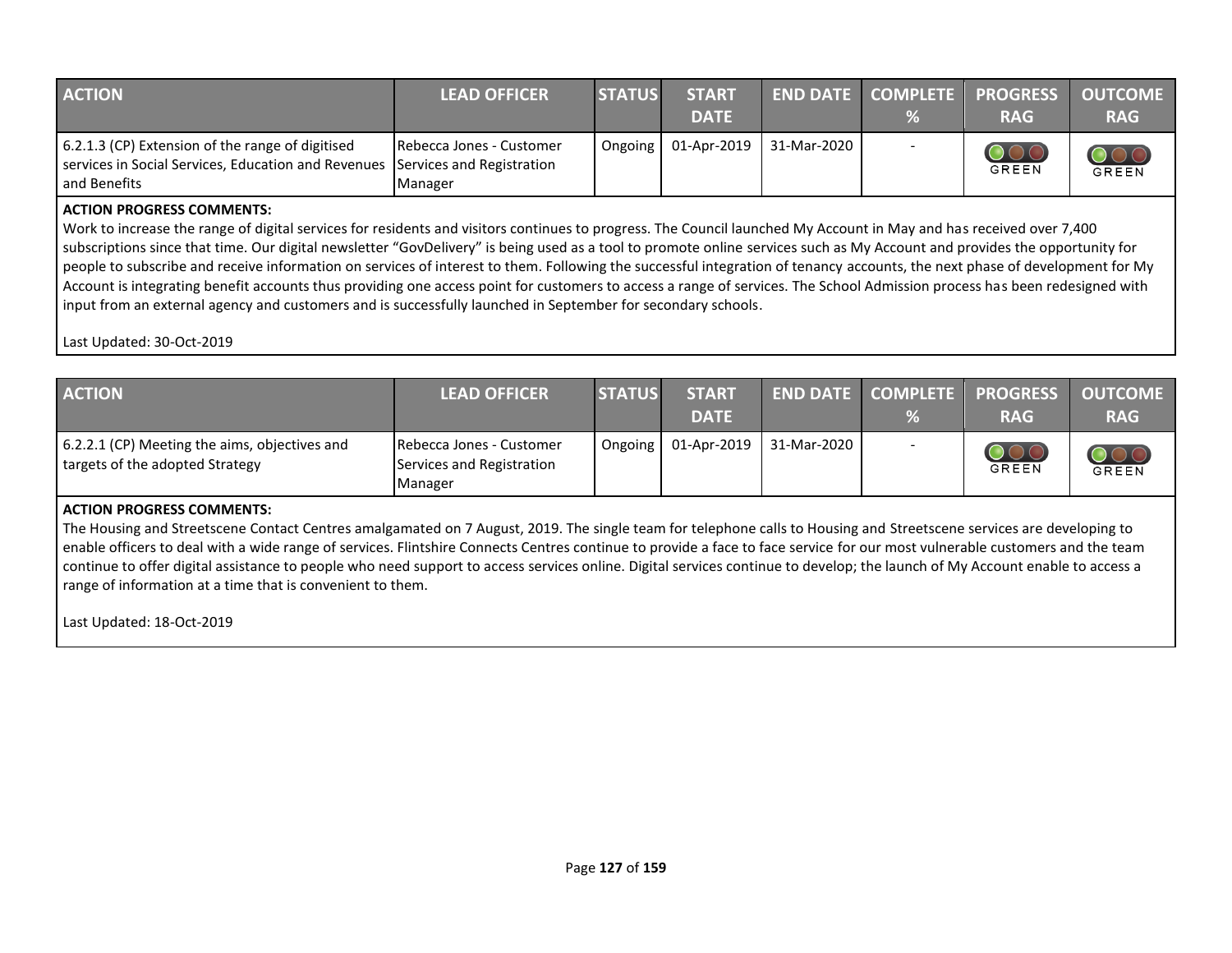| <b>ACTION</b>                                   | <b>LEAD OFFICER</b>                                              | <b>STATUS</b> | <b>START</b><br><b>DATE</b> |             | %                        | <b>END DATE COMPLETE PROGRESS OUTCOME</b><br><b>RAG</b> | <b>RAG</b>          |
|-------------------------------------------------|------------------------------------------------------------------|---------------|-----------------------------|-------------|--------------------------|---------------------------------------------------------|---------------------|
| 6.2.2.2 (CP) Meeting the set customer standards | Rebecca Jones - Customer<br>Services and Registration<br>Manager | Ongoing       | 01-Apr-2019                 | 31-Mar-2020 | $\overline{\phantom{0}}$ | <b>GREEN</b>                                            | OOO<br><b>GREEN</b> |

#### **ACTION PROGRESS COMMENTS:**

Customer Contact continues to make good progress against the Customer Service Strategy. Flintshire Connects continue to support our most vulnerable customers to access services including digital assistance; our largest service areas for telephone contact have amalgamated to create a single Contact Centre for Housing and Streetscene services; more online services are available on the Council's website to enable people to access services at a time and location that is convenient to them.

Last Updated: 18-Oct-2019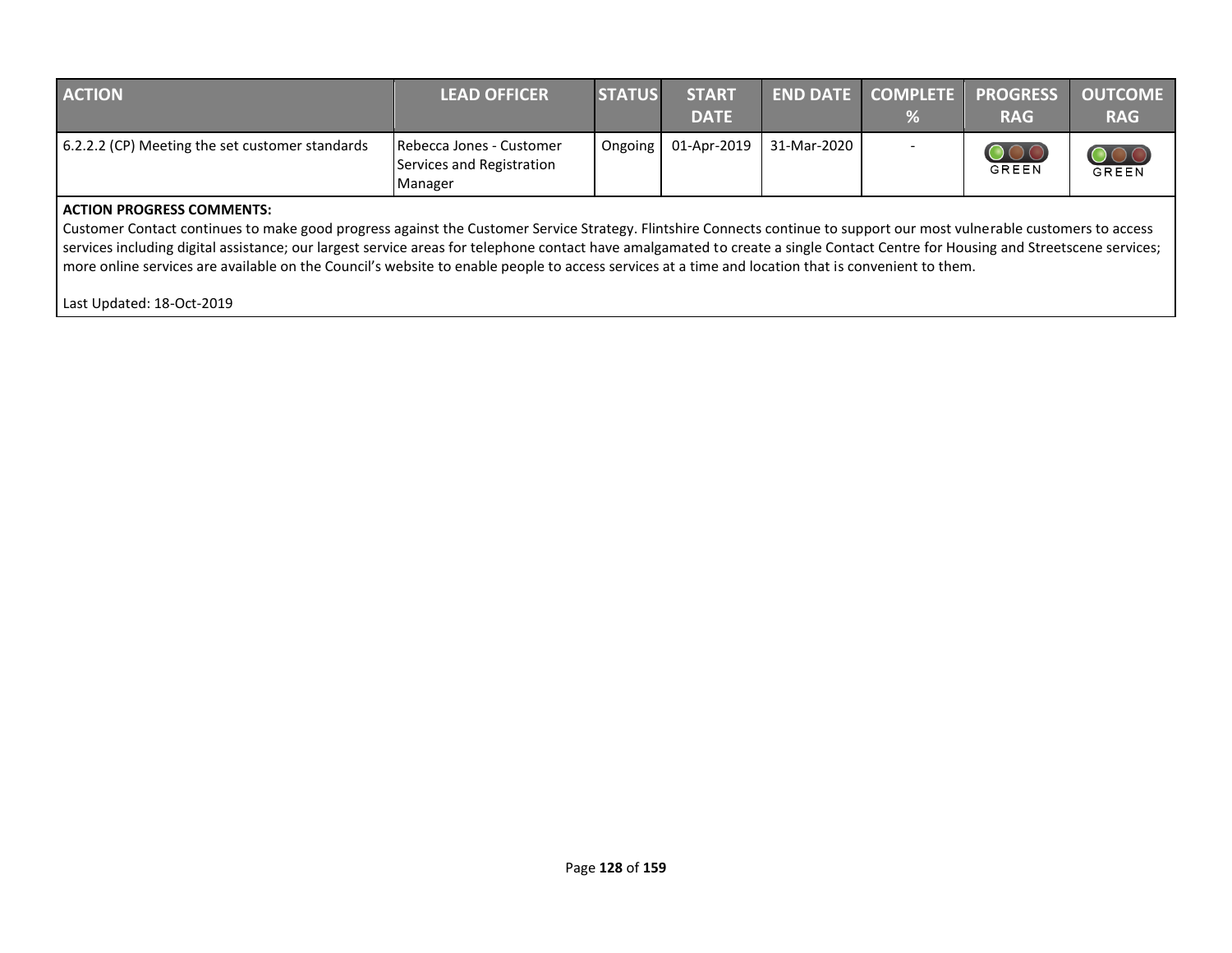## **Performance Indicators**

| <b>KPI Title</b>                                                                                                                                                                                                                                                                                                                                                                                                                            | Pre. Year<br><b>Period</b><br><b>Actual</b> | <b>Period</b><br><b>Actual</b> | <b>Period</b><br><b>Target</b> | Perf. RAG           | Perf.<br><b>Indicator</b><br><b>Trend</b> | <b>YTD Actual</b> | <b>YTD Target</b> | <b>Outcome</b><br><b>RAG</b> |
|---------------------------------------------------------------------------------------------------------------------------------------------------------------------------------------------------------------------------------------------------------------------------------------------------------------------------------------------------------------------------------------------------------------------------------------------|---------------------------------------------|--------------------------------|--------------------------------|---------------------|-------------------------------------------|-------------------|-------------------|------------------------------|
| CP1.1.3M01 / CP5.1.1M01 (SS010) The<br>number of people who access the social<br>prescribing / 3rd sector service through<br>the Single Point of access.                                                                                                                                                                                                                                                                                    | 164                                         | 202                            | $\mathbf{0}$                   | $\bigcirc$<br>GREEN |                                           | 202               | 0                 | <b>GREEN</b>                 |
| Lead Officer: Susie Lunt - Senior Manager, Integrated Services and Lead Adults<br>Reporting Officer: Jacque Slee - Team Manager Performance<br>Progress Comment: Two social prescribing officers worked with 202 individuals between April and September. There is no target for this indicator, it is used to monitor trend<br>only as data is provided by Betsi Cadwaladr University Health Board.<br>$1.24$ $1.042$ $1.04$ $1.04$ $2010$ |                                             |                                |                                |                     |                                           |                   |                   |                              |

#### Last Updated: 11-Oct-2019 **Pre. Year Perf. Period Period YTD Actual YTD Target Outcome KPI Title Period Target Perf. RAG Indicator Actual Actual Trend** CP5.2.1M01 Call abandonment rate for a 11.67 New Measure **11.67** New Measure 11.67 New Measure combined Housing and Streetscene GREEN

**Lead Officer:** Rebecca Jones - Customer Services and Registration Manager

**Reporting Officer:** Rebecca Jones - Customer Services and Registration Manager

**Progress Comment:** Call abandonment rates for the Contact Centre are less than anticipated. The rate is expected to improve as new Contact Centre Officers are recruited and trained.

**RAG**

 $\overline{\text{OOO}}$ 

GREEN

Last Updated: 04-Nov-2019

contact centre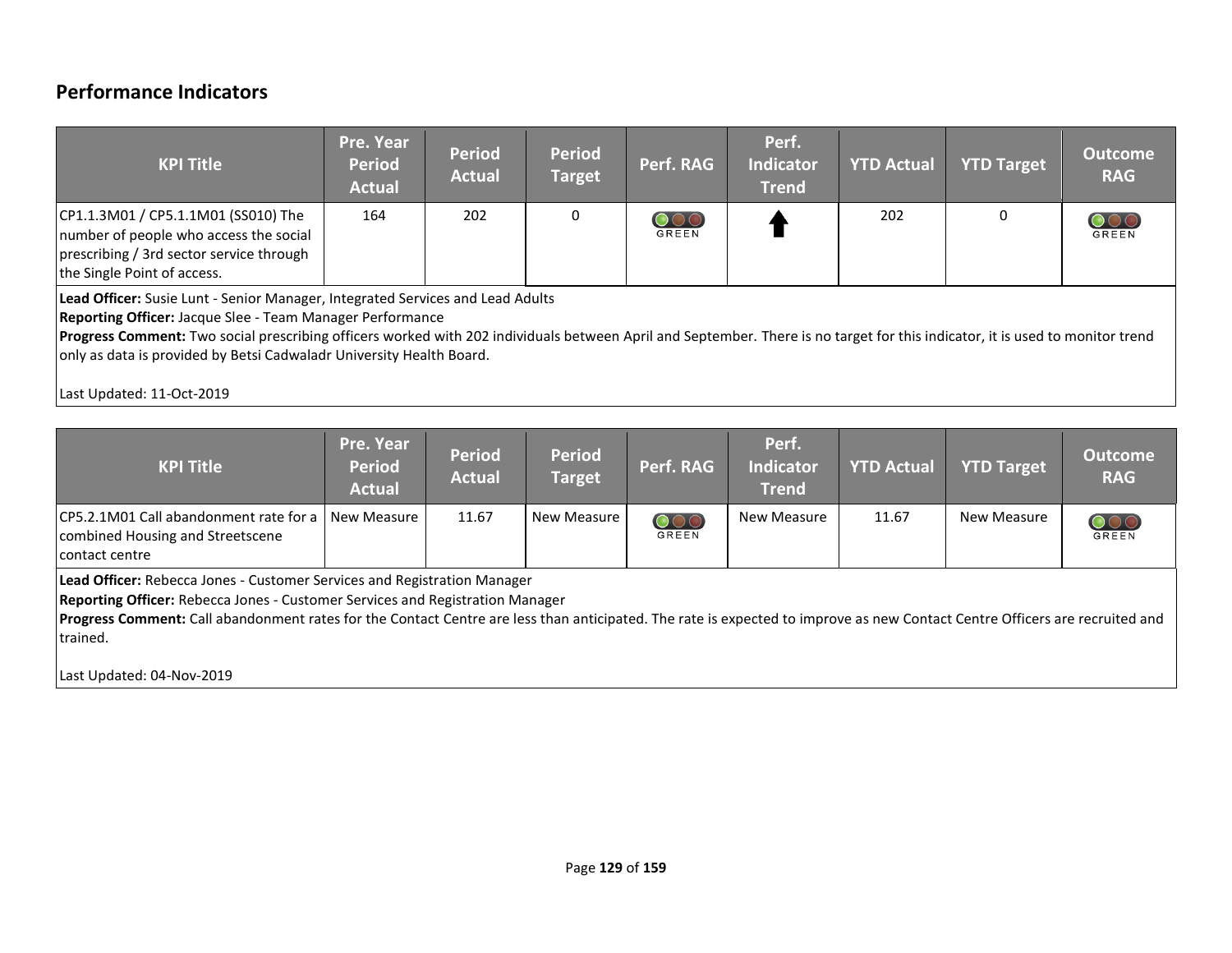| <b>KPI Title</b>                                                                           | Pre. Year<br><b>Period</b><br><b>Actual</b> | <b>Period</b><br><b>Actual</b> | <b>Period</b><br><b>Target</b> | Perf. RAG | Perf.<br><b>Indicator</b><br><b>Trend</b> | <b>YTD Actual</b> | <b>YTD Target</b> | <b>Outcome</b><br><b>RAG</b> |
|--------------------------------------------------------------------------------------------|---------------------------------------------|--------------------------------|--------------------------------|-----------|-------------------------------------------|-------------------|-------------------|------------------------------|
| CP5.2.1M02 Call answering rate for a<br>combined Housing and Streetscene<br>contact centre | No Data                                     | 76.73                          | New Measure                    | GREEN     | New Measure                               | 76.73             | New Measure       | <b>OOO</b><br>GREEN          |
| Lead Officer: Rebecca Jones - Customer Services and Registration Manager                   |                                             |                                |                                |           |                                           |                   |                   |                              |

**Reporting Officer:** Rebecca Jones - Customer Services and Registration Manager

**Progress Comment:** Within 30 seconds. No target has been set as a baseline is being established.

Last Updated: 24-Oct-2019

| <b>KPI Title</b>                                                                                                                                                                                                                                                                                                                                                                                               | Pre. Year<br><b>Period</b><br><b>Actual</b> | <b>Period</b><br><b>Actual</b> | <b>Period</b><br><b>Target</b> | Perf. RAG                       | Perf.<br><b>Indicator</b><br><b>Trend</b> | <b>YTD Actual</b> | <b>YTD Target</b> | <b>Outcome</b><br><b>RAG</b> |  |  |
|----------------------------------------------------------------------------------------------------------------------------------------------------------------------------------------------------------------------------------------------------------------------------------------------------------------------------------------------------------------------------------------------------------------|---------------------------------------------|--------------------------------|--------------------------------|---------------------------------|-------------------------------------------|-------------------|-------------------|------------------------------|--|--|
| CP5.2.1M04 My Account sign up and<br>usage rates                                                                                                                                                                                                                                                                                                                                                               | No Data                                     | 7453                           | 1250                           | $\overline{\text{OO}}$<br>GREEN | New Measure                               | 7453              | 2500              | OOC<br><b>GREEN</b>          |  |  |
| Lead Officer: Rebecca Jones - Customer Services and Registration Manager<br>Reporting Officer: Rebecca Jones - Customer Services and Registration Manager<br><b>Aspirational Target:</b><br>Progress Comment: The number of My Account subscriptions has significantly increased due to the launch of School Admissions and parents/carers requiring an account to<br>track the progress of their application. |                                             |                                |                                |                                 |                                           |                   |                   |                              |  |  |
| Last Updated: 14-Oct-2019                                                                                                                                                                                                                                                                                                                                                                                      |                                             |                                |                                |                                 |                                           |                   |                   |                              |  |  |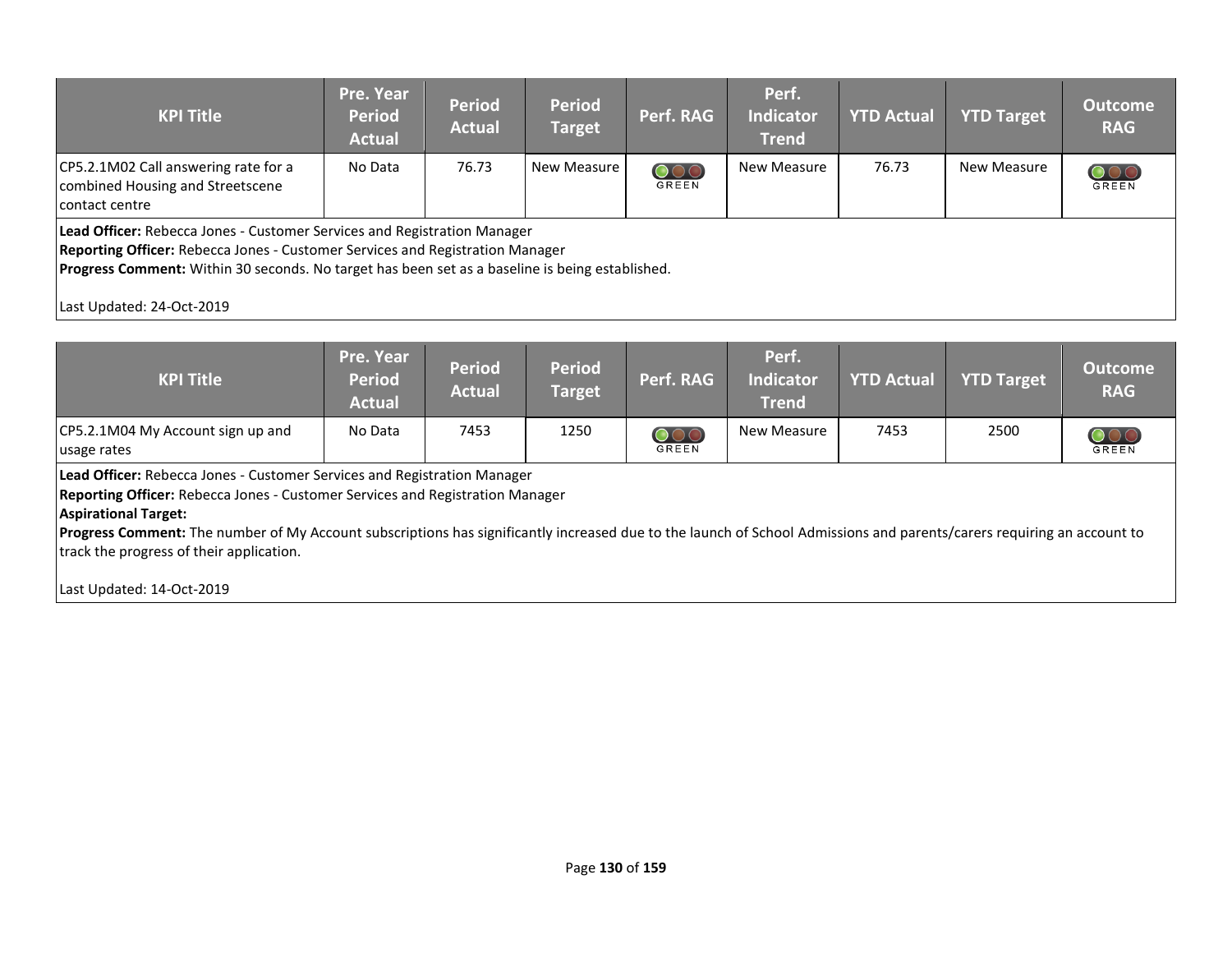## **RISKS**

## **Strategic Risk**

| <b>Risk Ref.</b> | <b>Risk Title</b>                                                | <b>Risk Type</b>      | <b>Lead Officer</b>                                        | <b>Supporting</b><br><b>Officers</b>                                                   | <b>Initial Risk</b><br>Rating | <b>Current Risk</b><br>Rating | <b>Risk Trend</b> | <b>Risk Status</b> |
|------------------|------------------------------------------------------------------|-----------------------|------------------------------------------------------------|----------------------------------------------------------------------------------------|-------------------------------|-------------------------------|-------------------|--------------------|
| ST191            | The capacity and appetite of the<br>community and social sectors | <b>Strategic Risk</b> | Neil Ayling - Chief<br>Officer - Social<br><b>Services</b> | Cher Lewney -<br>Digital Customer<br>& Community<br>Resilience<br>Programme<br>Manager | Amber                         | Yellow<br><b>Contract</b>     |                   | Open               |

#### **Potential Effects:**

Lack of capacity to and desire of the sector resulting in unsustainable community and social sector projects such as Community Asset Transfers and Alternative Delivery Models.

#### **Management Controls:**

Work with Flintshire Community Voluntary Sector, Co-operative Wales, and local community groups and social enterprises to develop skills.

#### **Lead Supporting Officer Comments:**

We continue to make progress in growing the social sector through the development of Community Asset Transfers and Alternative Delivery Models. Regular review meetings and partnership board meetings are in place.

The strategic role and importance of ADMs is a priority in the Council Plan for 2019/20, with work underway to ensure that the delivery is effective and sustainable.

Last Updated: 15-Oct-2019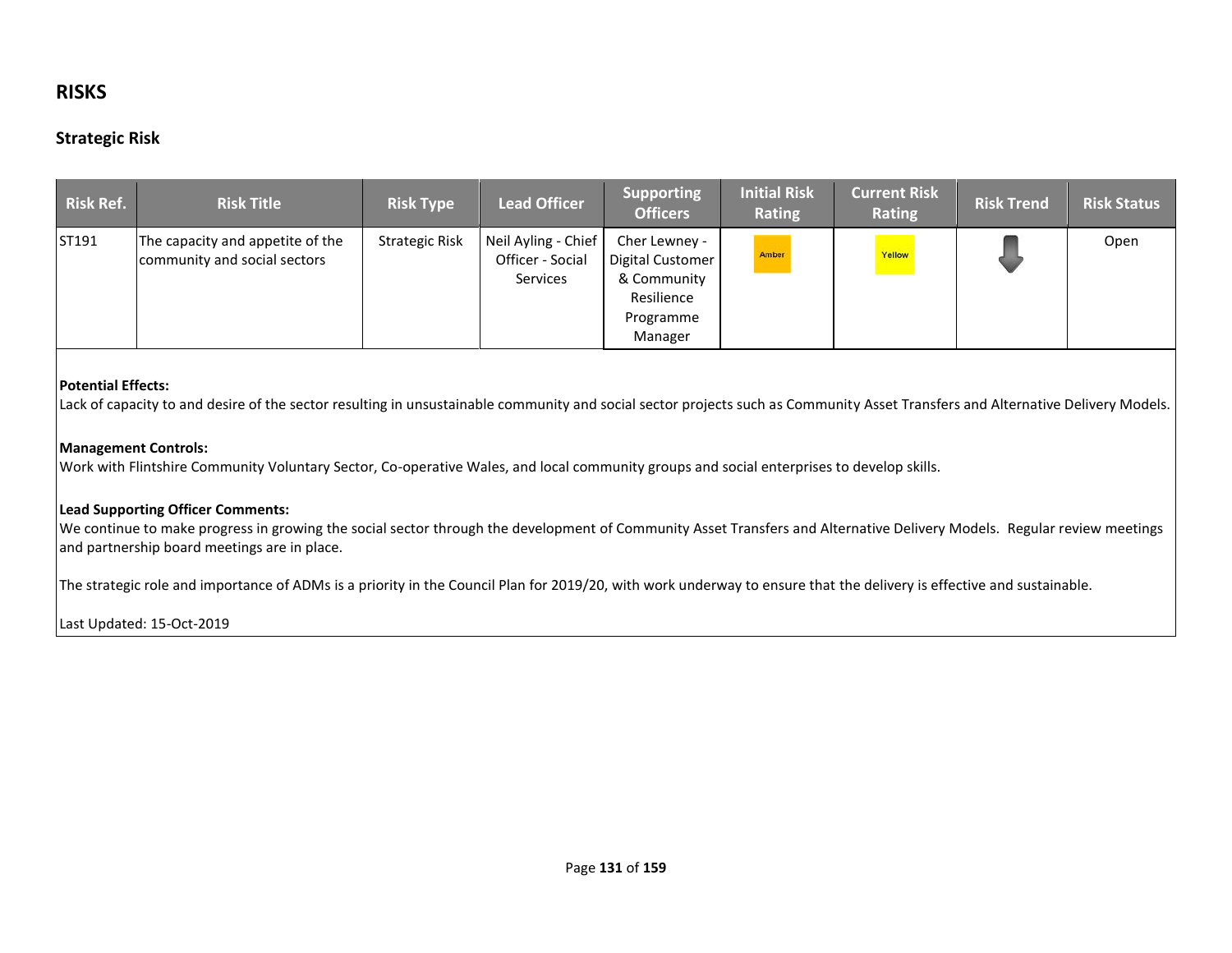| <b>Risk Ref.</b> | <b>Risk Title</b>                                                             | <b>Risk Type</b>      | <b>Lead Officer</b>                                        | <b>Supporting</b><br><b>Officers</b>                                                   | <b>Initial Risk</b><br><b>Rating</b> | <b>Current Risk</b><br><b>Rating</b> | <b>Risk Trend</b> | <b>Risk Status</b> |
|------------------|-------------------------------------------------------------------------------|-----------------------|------------------------------------------------------------|----------------------------------------------------------------------------------------|--------------------------------------|--------------------------------------|-------------------|--------------------|
| ST193            | Market conditions which the new<br>alternative delivery models<br>(ADM's)face | <b>Strategic Risk</b> | Neil Ayling - Chief<br>Officer - Social<br><b>Services</b> | Cher Lewney -<br>Digital Customer<br>& Community<br>Resilience<br>Programme<br>Manager | Amber                                | Yellow                               |                   | Open               |

More competition from other agencies or decreasing use of the services means they are in the future unsustainable.

#### **Management Controls:**

Continue to work with the Alternative Delivery Models (ADM's) to grow their entrepreneurial skills and meet with them annually at least to review progress.

**Lead Supporting Officer Comments:** Aura, Newydd and Hft have now successfully taken forward their Business Plans. Regular reporting to the Council through the appropriate Scrutiny Committees continues to take place. The level of risk of unsustainability has reduced to yellow.

Last Updated: 30-Oct-2019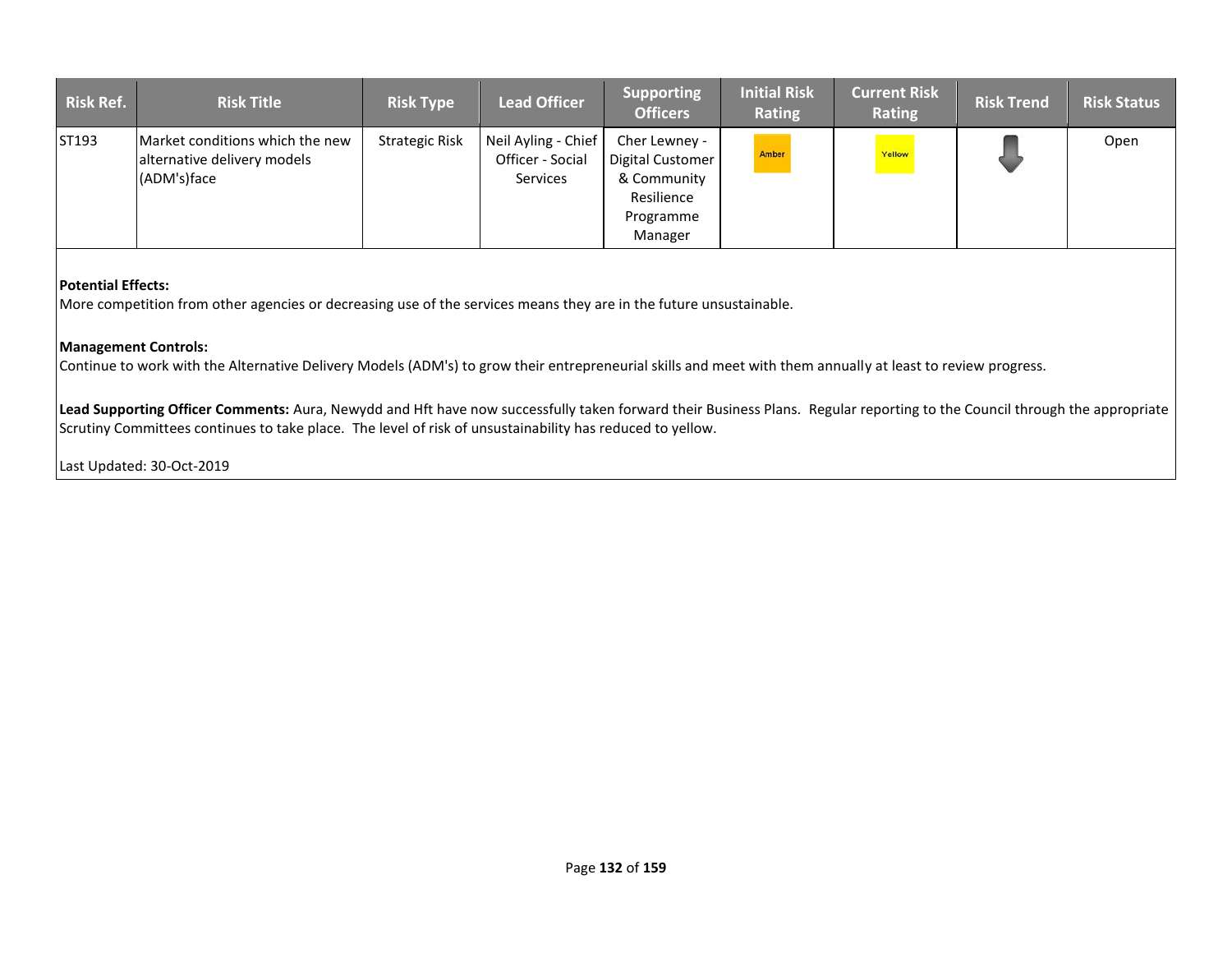| <b>Risk Ref.</b> | <b>Risk Title</b>                                                           | <b>Risk Type</b>      | <b>Lead Officer</b>                                 | <b>Supporting</b><br><b>Officers</b>                                                   | <b>Initial Risk</b><br><b>Rating</b> | <b>Current Risk</b><br><b>Rating</b> | <b>Risk Trend</b> | <b>Risk Status</b> |
|------------------|-----------------------------------------------------------------------------|-----------------------|-----------------------------------------------------|----------------------------------------------------------------------------------------|--------------------------------------|--------------------------------------|-------------------|--------------------|
| ST194            | Limitations on public funding to<br>subsidise alternative models<br>(ADM's) | <b>Strategic Risk</b> | Neil Ayling - Chief<br>Officer - Social<br>Services | Cher Lewney -<br>Digital Customer<br>& Community<br>Resilience<br>Programme<br>Manager | Amber                                | Yellow                               |                   | Open               |

Reductions in funding to these models by the public sector resulting in the new to stop or close services and facilities.

#### **Management Controls:**

Support to Alternative Delivery Models (ADM's) to ensure their financial plans are resilient if public funding decreases.

#### **Lead Supporting Officer Comments:**

Review meetings are providing an update on the future financial context so organisations can plan for potential reductions when appropriate. Business Plans have been shared with the Council and show that funding levels for organisations moving forward into 2020/21 are sustainable.

The risk has been mitigated to Yellow.

Last Updated: 15-Oct-2019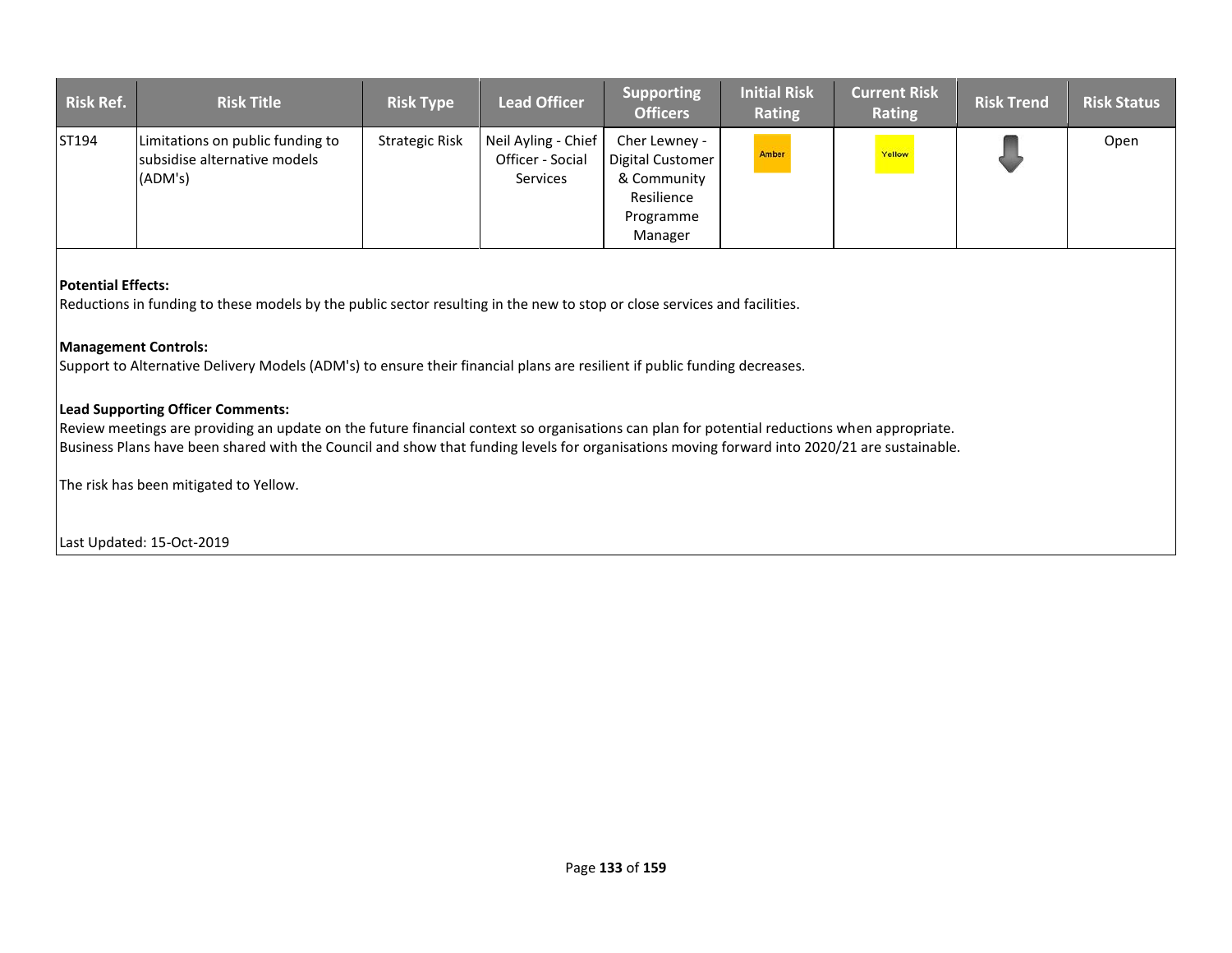| <b>Risk Ref.</b> | <b>Risk Title</b>                                                                                                                | <b>Risk Type</b> | <b>Lead Officer</b>                                        | <b>Supporting</b><br><b>Officers</b>                                                   | <b>Initial Risk</b><br>Rating | <b>Current Risk</b><br>Rating | <b>Risk Trend</b> | <b>Risk Status</b> |
|------------------|----------------------------------------------------------------------------------------------------------------------------------|------------------|------------------------------------------------------------|----------------------------------------------------------------------------------------|-------------------------------|-------------------------------|-------------------|--------------------|
| ST196            | Newly established Social<br><b>Enterprises and Community Asset</b><br>Transfers failing in their early<br>stages of development. | Strategic Risk   | Neil Ayling - Chief<br>Officer - Social<br><b>Services</b> | Cher Lewney -<br>Digital Customer<br>& Community<br>Resilience<br>Programme<br>Manager | Amber                         | Amber                         | <b>SOUTH</b>      | Open               |

Social enterprises cease trading and asset return to the Council.

#### **Management Controls:**

 $|$ Open book accounting by key social enterprises with the Council and where issues identified cooperative work to resolve these.

**Lead Supporting Officer Comments:** Review meetings of Community Asset Transfers (CATs) have been ongoing and through these it has been identified that the new organisations running CATs are sustainable and well regarded social businesses. The programme of CAT review and support is ongoing to ensure that these social businesses continue to offer well regarded services.

Last Updated: 15-Oct-2019